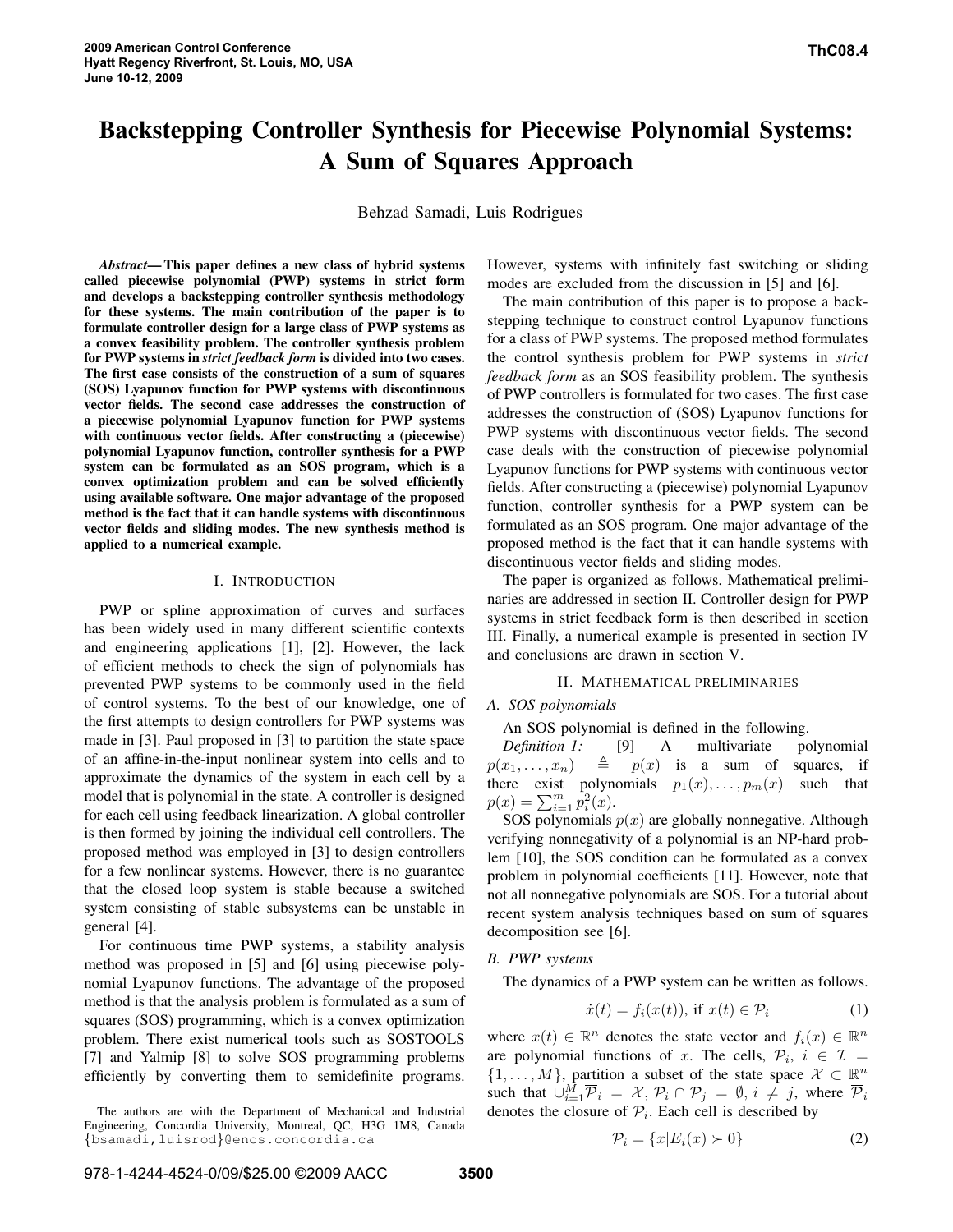where  $E_i(x) \in \mathbb{R}^{p_i}$  is a vector polynomial function of x and "≻" represents an elementwise inequality.

# *C. Lyapunov stability*

Consider the following piecewise smooth (PWS) system

$$
\dot{x} = f_i(x), \ x \in \mathcal{P}_i \tag{3}
$$

where  $x(t) \in \mathbb{R}^n$  denotes the state vector and the functions  $f_i(x)$ :  $\overrightarrow{\mathcal{P}}_i \rightarrow \mathbb{R}^n$  for  $i = 1, ..., M$  are continuous in x and locally bounded. The Filippov definition [12] of trajectories is considered for the solution of (3).

The following theorem describes sufficient conditions for stability of system (3) in the sense of Lyapunov based on a continuous Lyapunov function that is not necessarily differentiable everywhere.

*Theorem 1 ( [13]):* For the PWS system (3), if there exists a continuous function  $V(x)$  such that

$$
V(0) = 0
$$
  
 
$$
V(x) > 0 \text{ for all } x \neq 0 \text{ in } \mathcal{X}
$$
  
 
$$
t_1 \leq t_2 \Rightarrow V(x(t_1)) \geq V(x(t_2))
$$

then  $x = 0$  is a stable equilibrium point. Moreover if there exists a continuous function  $W(x)$  such that

$$
W(0) = 0
$$
  
 
$$
W(x) > 0 \text{ for all } x \neq 0 \text{ in } \mathcal{X}
$$
  
 
$$
t_1 \leq t_2 \Rightarrow V(x(t_1)) \geq V(x(t_2)) + \int_{t_1}^{t_2} W(x(\tau)) d\tau
$$

and

$$
||x|| \to \infty \Rightarrow V(x) \to \infty \tag{4}
$$

then all trajectories in X asymptotically converge to  $x = 0$ .

Two propositions are provided in the following to describe the sufficient conditions for the system (3) to be stable in two cases of discontinuous and continuous vector fields. The importance of these propositions lies in the fact that to check the stability of the system, it suffices to verify a condition on the candidate Lyapunov function and the vector field of the subsystem in each region separately. There is therefore no need to examine the candidate Lyapunov function in one region with the vector field of another region, which would make the problem much more complicated.

*Proposition 1:* (Smooth Lyapunov functions) The PWS system (3) is asymptotically stable if there exists a positive definite  $C^1$  function  $V(x)$  and a positive definite continuous function  $W(x)$  so that  $V(0) = 0$ ,  $W(0) = 0$  and for all  $x \in \mathcal{P}_i$ ,  $i = 1, \ldots, M$ 

$$
\nabla V(x)^{\mathrm{T}} f_i(x) \le -W(x) \tag{5}
$$

*Proposition 2:* (PWS Lyapunov functions) The PWS system (3) is asymptotically stable if its vector field is continuous in x, i.e. for any  $i, j \in \{1, ..., M\}$  such that  $\overline{\mathcal{P}}_i \bigcap \overline{\mathcal{P}}_j \neq \emptyset$ 

$$
f_i(x) = f_j(x), \ \forall x \in \overline{\mathcal{P}}_i \bigcap \overline{\mathcal{P}}_j
$$
 (6)

and there exists positive definite functions  $V(x)$  and  $W(x)$ so that  $V(0) = 0$ ,  $W(0) = 0$  and

•  $V(x)$  is a continuous function where

$$
V(x) = V_i(x), x \in \mathcal{P}_i \tag{7}
$$

where  $V_i : \overline{P}_i \to \mathbb{R}$  is a  $C^1$  function,

- $W(x)$  is a continuous function,
- for all  $x \in \mathcal{P}_i$ ,  $i = 1, \ldots, M$

$$
\nabla V(x)_i^{\mathrm{T}} f_i(x) \le -W(x) \tag{8}
$$

The Propositions 1 and 2 are not proved here due to lack of space, but they can be obtained using the results in [14].

III. RECURSIVE BACKSTEPPING CONTROLLER DESIGN

In this section, a recursive PWP controller synthesis method is proposed for *strict feedback* PWP systems, which consist of different polynomial vector fields in different regions of operation. The dynamics of this new class of systems can be written in the form

$$
\begin{cases}\n\dot{x}_1 = f_{1i_1}(x_1) + g_{1i_1}(x_1)x_2, & \text{for } x_1 \in \mathcal{P}_{1i_1} \\
\dot{x}_2 = f_{2i_2}(x_1, x_2) + g_{2i_2}(x_1, x_2)x_3, & \text{for } \begin{bmatrix} x_1 \\ x_2 \end{bmatrix} \in \mathcal{P}_{2i_2} \\
\vdots \\
\dot{x}_k = f_{ki_k}(x) + g_{ki_k}(x)u, & \text{for } x \in \mathcal{P}_{ki_k}\n\end{cases}
$$
\n(9)

where  $x$  is the state vector of the system (9) and is divided into  $k$  subvectors:

$$
x = \begin{bmatrix} x_1 \\ x_2 \\ \vdots \\ x_k \end{bmatrix} \in \mathbb{R}^n, \ x_j \in \mathbb{R}^{n_j}, \tag{10}
$$

We use a notation for the regions in which the first index represents the variable whose differential equation we are interested in and the second index represents the number of the region where the differential equation is valid. Following this notation, for each  $j \in \{1, 2, \ldots, k\}$ , the regions  $\mathcal{P}_{ji_j}$  for  $i_j = 1, \ldots, M_j$  are disjoint sets defined as

$$
\mathcal{P}_{ji_j} = \left\{ \begin{bmatrix} x_1 \\ \vdots \\ x_j \end{bmatrix} \middle| E_{ji_j}(x_1, \dots, x_j) \succ 0 \right\} \tag{11}
$$

where  $E_{ji_j}(x_1,\ldots,x_j) \in \mathbb{R}^{p_j}$  is a vector polynomial function and  $\succ$  denotes an elementwise inequality. For a given j, the regions  $\mathcal{P}_{ji_j}$  for  $i_j = 1, \ldots, M_j$  partition the projection of the state space  $\mathcal{X} \subset \mathbb{R}^n$  onto the  $(x_1, \ldots, x_j)$  space.

It is assumed that for  $1 \leq j_1 < j_2$ , the projection of each region  $\mathcal{P}_{j_2 i_{j_2}}$  for  $i_{j_2} = 1, \ldots, M_{j_2}$  on the  $(x_1, \ldots, x_{j_1})$ space is a subset of only *one* of the regions  $P_{j_1 i_{j_1}}$  for  $i_{j_1} = 1, \ldots, M_{j_1}$ . In other words, for each  $j_1, j_2$  and  $i_{j_2} \in$  $\{1, \ldots, M_{j_2}\}\$ , where  $1 < j_2 \leq k$  and  $j_1 < j_2$ , there exists a unique number  $i(j_1, j_2, i_{j_2})$  in  $\{1, \ldots, M_{j_1}\}\$  such that

$$
\begin{bmatrix} x_1 \\ \vdots \\ x_{j_2} \end{bmatrix} \in \mathcal{P}_{j_2 i_{j_2}} \Rightarrow \begin{bmatrix} x_1 \\ \vdots \\ x_{j_1} \end{bmatrix} \in \mathcal{P}_{j_1 i(j_1, j_2, i_{j_2})} \tag{12}
$$

In addition, it is assumed that

$$
f_{ji_j^*}(0,\ldots,0) = 0, \ \forall i_j^* \in \mathcal{I}_j(0,\ldots,0) \tag{13}
$$

where

$$
\mathcal{I}_j(x_1,\ldots,x_j) := \left\{ i_j \left| \begin{bmatrix} x_1 \\ \vdots \\ x_j \end{bmatrix} \in \mathcal{P}_{ji_j} \right. \right\} \tag{14}
$$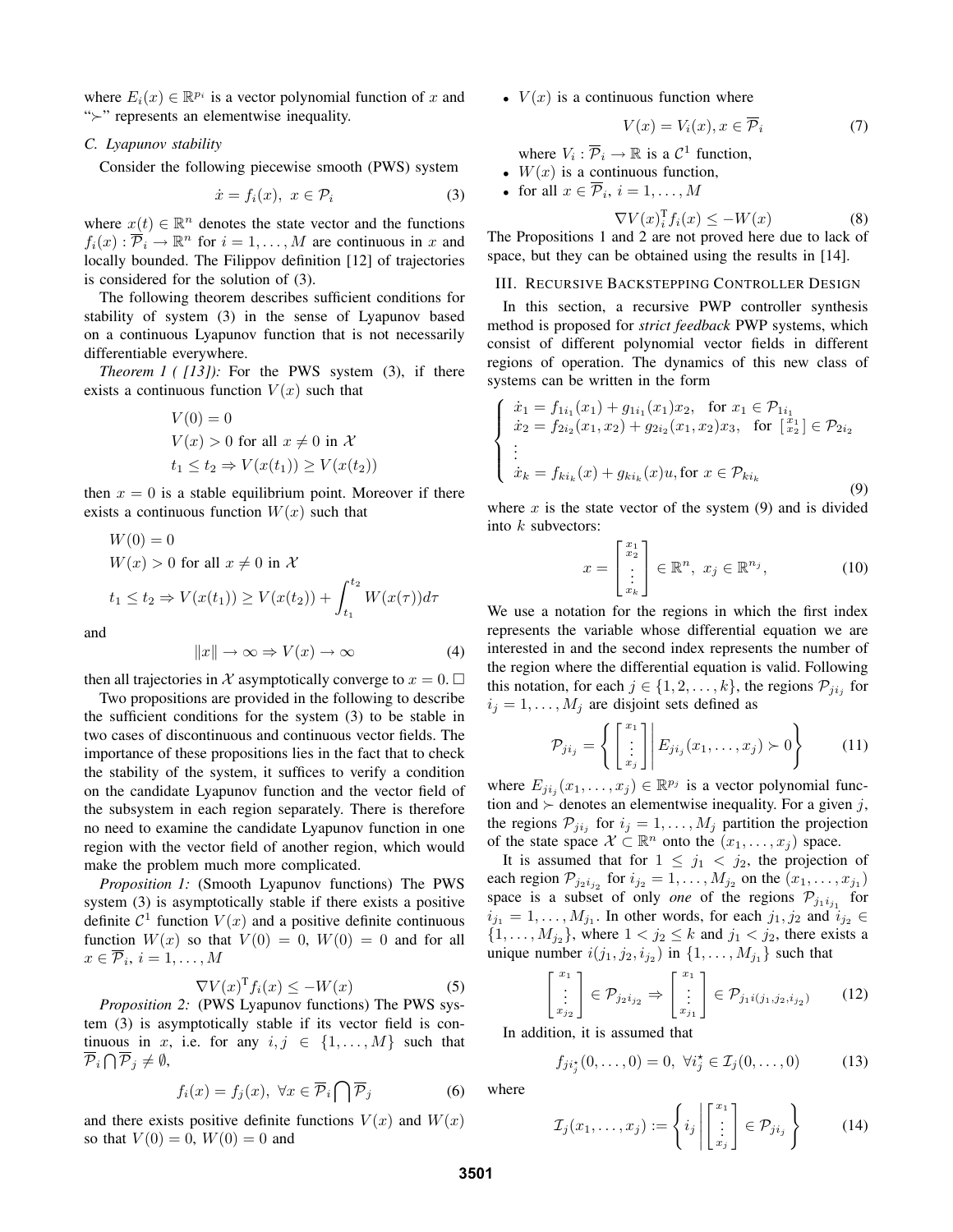In what follows the stabilization problem for PWP systems in strict feedback form is solved for two cases of PWP systems: discontinuous and continuous vector fields.

## *A. PWP systems with discontinuous vector fields*

To design a PWP controller for (9), we start from the following subsystem

$$
\dot{x}_1 = f_{1i_1}(x_1) + g_{1i_1}(x_1)x_2, \text{ for } x_1 \in \mathcal{P}_{1i_1},\tag{15}
$$

with  $i_1 = 1, \ldots, M_1$ . It is assumed that there exist a polynomial Lyapunov function  $V_1(x_1)$ , a polynomial controller  $x_2 = \gamma_1(x_1)$  and a polynomial vector  $\Gamma_{1i_1}(x_1) \in \mathbb{R}^{p_1}$  such that for  $i_1 = 1, \ldots, M_1$ 

$$
\begin{cases}\n\gamma_1(0) = 0 \\
V_1(0) = 0 \\
V_1(x_1) - \lambda(x_1) \text{ is SOS} \\
-\nabla V_1(x_1)^T (f_{1i_1}(x_1) + g_{1i_1}(x_1)\gamma_1(x_1)) \\
-\Gamma_{1i_1}(x_1)^T E_{1i_1}(x_1) - \alpha V_1(x_1) \text{ is SOS} \\
\Gamma_{1i_1}(x_1) \text{ is SOS}\n\end{cases}
$$
\n(16)

where  $\alpha > 0$  is fixed and  $\lambda(x_1)$  is a positive definite polynomial. Note that we call a vector  $\Gamma_{1i_1}(x_1) \in \mathbb{R}^{p_1}$  SOS if all the entries of the vector are SOS polynomials.

A polynomial controller can then be designed for the following subsystem

$$
\begin{cases} \n\dot{x}_1 = f_{1i_1}(x_1) + g_{1i_1}(x_1)x_2, \text{ for } x_1 \in \mathcal{P}_{1i_1} \\
\dot{x}_2 = f_{2i_2}(x_1, x_2) + g_{2i_2}(x_1, x_2)x_3, \text{ for } \begin{bmatrix} x_1 \\ x_2 \end{bmatrix} \in \mathcal{P}_{2i_2} \\
\text{(17)}\n\end{cases}
$$

Note that if  $f_{2i_2}(x_1, x_2) = 0$  and  $g_{2i_2}(x_1, x_2) = 1$ , this would be an integrator backstepping problem.

• *Lyapunov function construction*: We consider the following candidate Lyapunov function

$$
V_2(x_1, x_2) = V_1(x_1) + \frac{1}{2}(x_2 - \gamma_1(x_1))^{\mathrm{T}}(x_2 - \gamma_1(x_1))
$$
\n(18)

The synthesis problem can then be formulated as the following SOS program.

• *Controller synthesis*:

Find 
$$
x_3 = \gamma_2(x_1, x_2)
$$
,  $\Gamma_{2i_2}(x_1, x_2)$   
such that  

$$
-\nabla_{x_1} V_2(x_1, x_2)^T (f_{1i(1, 2, i_2)}(x_1) + g_{1i(1, 2, i_2)}(x_1) x_2)
$$

$$
-\nabla_{x_2} V_2(x_1, x_2)^T (f_{2i_2}(x_1, x_2) + g_{2i_2}(x_1, x_2) x_3)
$$

$$
-\Gamma_{2i_2}(x_1, x_2)^T E_{2i_2}(x_1, x_2) - \alpha V_2(x_1, x_2)
$$
is SOS,  

$$
\Gamma_{2i_2}(x_1, x_2)
$$
is SOS  

$$
\gamma_2(0, 0) = 0
$$
 (19)

where  $\alpha > 0$ ,  $i_2 = 1, ..., M_2$  and  $\gamma_2(x_1, x_2)$  is a polynomial function of  $x_1$  and  $x_2$ .

Note that if this SOS program is feasible then the procedure can be repeated for the next steps by adding the dynamics of  $x_i$  for  $i = 3, ..., k$ . Assume that all SOS programs in the backstepping procedure are feasible and at the last step the following candidate Lyapunov function is used:

$$
V_k(x) = V_{k-1}(x_1, \dots, x_{k-1})
$$
  
+  $\frac{1}{2}(x_k - \gamma_{k-1}(x_1, \dots, x_{k-1}))^{\text{T}}(x_k - \gamma_{k-1}(x_1, \dots, x_{k-1}))$   
(20)

where  $\gamma_{k-1}(x_1,\ldots,x_{k-1})$  is a polynomial function. Since the final controller  $u = \gamma_k(x)$  will not be used to construct another SOS Lyapunov function, it does not have to be continuously differentiable. Therefore, one can search for a PWP control

$$
u = \gamma_{ki_k}(x), \text{ for } x \in \mathcal{P}_{ki_k} \tag{21}
$$

for  $i_k = 1, \ldots, M_k$ . This step can be formulated as the following SOS program:

Find 
$$
u = \gamma_{k i_k}(x)
$$
,  $\Gamma_{k i_k}(x)$   
\nsuch that  
\n
$$
-\nabla_{x_1} V_k^{\mathrm{T}}(f_{1 i(1,k,i_k)}(x_1) + g_{1 i(1,k,i_k)}(x_1)x_2)
$$
\n
$$
-\nabla_{x_2} V_k^{\mathrm{T}}(f_{2 i(2,k,i_k)}(x_1,x_2) + g_{2 i(2,k,i_k)}(x_1,x_2)x_3)
$$
\n
$$
-\ldots - \nabla_{x_k} V_k^{\mathrm{T}}(f_{k i_k}(x) + g_{k i_k}(x)u)
$$
\n
$$
-\Gamma_{k i_k}(x)^{\mathrm{T}} E_{k i_k}(x) - \alpha V_k \text{ is SOS},
$$
\n(22)

for  $i_k = 1, \ldots, M_k$ . The following theorem shows that if the SOS program (22) is feasible then the PWP controller (21) stabilizes the PWP system (9).

*Theorem* 2: Let there exist polynomial functions  $V_1(x_1)$ and  $\gamma_1(x_1)$  satisfying (16). Let also  $V_j(x_1, \ldots, x_j)$  for  $j =$  $2, \ldots, k$  be defined as

$$
V_j(x_1, \ldots, x_j) = V_{j-1}(x_1, \ldots, x_{j-1})
$$
  
+  $\frac{1}{2}(x_j - \gamma_{j-1}(x_1, \ldots, x_{j-1}))^T (x_j - \gamma_{j-1}(x_1, \ldots, x_{j-1}))$  (23)

where

$$
j
$$
 arguments  
 $\gamma_j(\overbrace{0,\ldots,0}^{j}) = 0, j = 1,\ldots,k-1$  (24)

and  $\gamma_2(x_1, x_2)$  to  $\gamma_{k-1}(x_1, \ldots, x_{k-1})$  satisfy the corresponding SOS conditions. Also assume that the PWP control (21) satisfies the conditions of the SOS program (22). Then the PWP control (21) makes the trajectories of the PWP system (9) in  $X$  asymptotically converge to the origin.

*Proof:* It follows from (16) that  $V_1(x_1) \geq \lambda(x_1)$  and since  $\lambda(x_1)$  is positive definite,

$$
V_1(x_1) > 0, \text{ if } x_1 \neq 0 \tag{25}
$$

From (23) we have

$$
V_k(x) = V_1(x_1) + \sum_{j=2}^k \frac{1}{2} (x_j - \gamma_{j-1}(x_1, \dots, x_{j-1}))^{\mathrm{T}}
$$

$$
(x_j - \gamma_{j-1}(x_1, \dots, x_{j-1}))
$$
(26)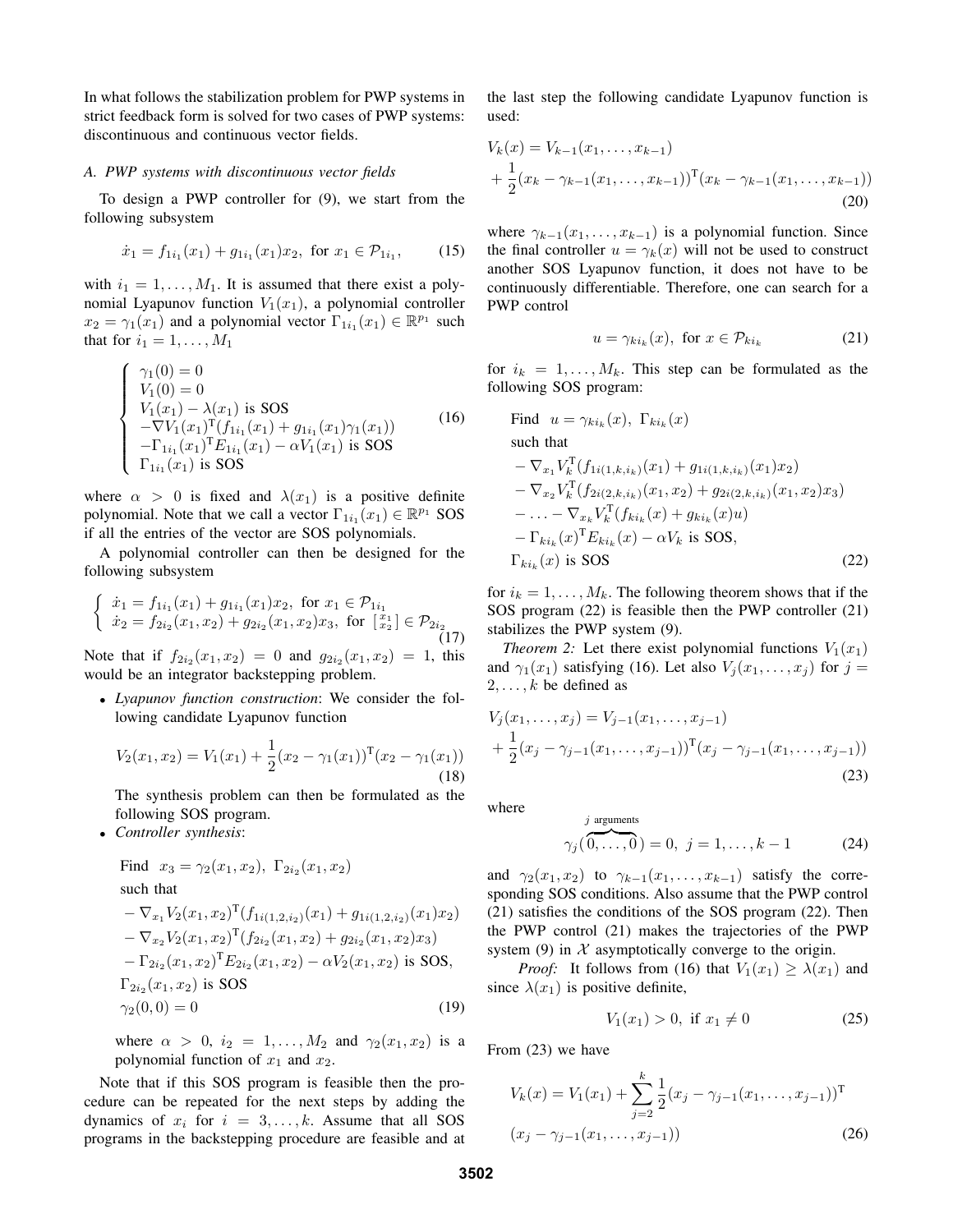Therefore,  $V_k(x) \geq 0$ . Now assume for some  $x_1, x_2, \ldots, x_k$ we have  $V_k(x) = 0$ . It follows from (26) that

$$
V_1(x_1) = 0\tag{27}
$$

and

$$
x_j = \gamma_{j-1}(x_1, \dots, x_{j-1}), \ j = 2, \dots, k \tag{28}
$$

From (24) and positive definiteness of  $V_1(x_1)$  it follows that  $x_1 = 0, x_2 = 0, \ldots, x_k = 0$ . Therefore  $V_k(x)$  is a positive definite function.

From (11) and (22), it follows that for  $i_k = 1, \ldots, M_k$ 

$$
\nabla_x V_k(x)^{\mathrm{T}} f_{i_k}(x) \le -\alpha V_k(x), \text{ for } x \in \mathcal{P}_{k i_k} \tag{29}
$$

Now, from Proposition 1 it follows that the PWP system (9) is asymptotically stable with the Lyapunov function  $V_k(x)$ and  $W(x) = \alpha V_k(x)$ .

# *B. PWP systems with continuous vector fields*

In this section, it is assumed that the vector field of PWP system (9) is continuous for  $x \in \mathcal{X}$ . It is also assumed that for the following subsystem

$$
\dot{x}_1 = f_{1i_1}(x_1) + g_{1i_1}(x_1)x_2, \text{ for } x_1 \in \mathcal{P}_{1i_1}, \quad (30)
$$

with  $i_1 = 1, \ldots, M_1$ , there exist a continuous piecewise polynomial Lyapunov function  $V_1(x_1)$  and a continuous PWP controller  $x_2 = \gamma_1(x_1)$  with

$$
\begin{cases}\nV_1(x_1) = V_{1i_1}(x_1) \\
\gamma_1(x_1) = \gamma_{1i_1}(x_1)\n\end{cases}, \text{ for } x_1 \in \mathcal{P}_{i_1},
$$
\n(31)

such that  $\gamma_{1i_1}(x_1)$  and  $V_{1i_1}(x_1)$  are polynomials and that for  $i_1 = 1, \ldots, M_1$  we have

$$
\begin{cases}\nV_1(0) = 0 \\
\gamma_1(0) = 0 \\
V_{1i_1}(x_1) - \Lambda_{1i_1}(x_1)^{\mathrm{T}} E_{1i_1}(x_1) - \lambda(x_1) \text{ is SOS} \\
-\nabla V_{1i_1}(x_1)^{\mathrm{T}} (f_{1i_1}(x_1) + g_{1i_1}(x_1)\gamma_{1i_1}(x_1)) \\
-\Gamma_{1i_1}(x_1)^{\mathrm{T}} E_{1i_1}(x_1) - \alpha V_{1i_1} \text{ is SOS} \\
\Lambda_{1i_1}(x_1) \text{ and } \Gamma_{1i_1}(x_1) \text{ are SOS}\n\end{cases} \tag{32}
$$

where  $\alpha > 0$  and  $\lambda(x_1)$  is a positive definite polynomial.

Then, a PWP controller can be designed for the following subsystem

$$
\begin{cases} \n\dot{x}_1 = f_{1i_1}(x_1) + g_{1i_1}(x_1)x_2, \text{ for } x_1 \in \mathcal{P}_{1i_1} \\
\dot{x}_2 = f_{2i_2}(x_1, x_2) + g_{2i_2}(x_1, x_2)x_3, \text{ for } \begin{bmatrix} x_1 \\ x_2 \end{bmatrix} \in \mathcal{P}_{2i_2} \\
\end{cases} (33)
$$

Considering the following PWP candidate Lyapunov function

$$
V_2(x_1, x_2) = V_{2i_2}(x_1, x_2), \begin{bmatrix} x_1 \\ x_2 \end{bmatrix} \in \mathcal{P}_{2i_2} \tag{34}
$$

where

$$
V_{2i_2}(x_1, x_2) = V_{1i(1, 2, i_2)}(x_1)
$$
  
+ 
$$
\frac{1}{2}(x_2 - \gamma_{1i(1, 2, i_2)}(x_1))^T (x_2 - \gamma_{1i(1, 2, i_2)}(x_1))
$$
 (35)

the synthesis problem can be formulated as the following SOS program:

Find 
$$
x_3 = \gamma_{2i_2}(x_1, x_2), \Gamma_{2i_2}(x_1, x_2), c_{i_{21}i_{22}}(x_1, x_2)
$$
  
\nsuch that  
\n
$$
-\nabla_{x_1} V_{2i_2}(x_1, x_2)^T (f_{1i(1,2,i_2)}(x_1) + g_{1i(1,2,i_2)}(x_1)x_2)
$$
\n
$$
-\nabla_{x_2} V_{2i_2}(x_1, x_2)^T (f_{2i_2}(x_1, x_2) + g_{2i_2}(x_1, x_2)x_3)
$$
\n
$$
-\Gamma_{2i_2}(x_1, x_2)^T E_{2i_2}(x_1, x_2) - \alpha V_{2i_2}(x_1, x_2)
$$
 is SOS,  
\n
$$
\Gamma_{2i_2}(x_1, x_2)
$$
 is SOS  
\n
$$
\gamma_{2i_{21}}(x_1, x_2) - \gamma_{2i_{22}}(x_1, x_2) =
$$
  
\n
$$
c_{i_{21}i_{22}}(x_1, x_2) E_{2i_{21}i_{22}}(x_1, x_2)
$$
  
\n
$$
\gamma_2(0, 0) = 0
$$
\n(36)

for  $i_2 = 1, ..., M_2$  and all  $i_{21}$  and  $i_{22}$  in  $\{1, ..., M_2\}$ such that  $\mathcal{P}_{2i_{21}}$  and  $\mathcal{P}_{2i_{22}}$  are neighboring cells and  $E_{2i_2i_1i_2i_2}(x_1, x_2) = 0$  contains their boundary, i.e.,

$$
\overline{\mathcal{P}}_{2i_{21}} \cap \overline{\mathcal{P}}_{2i_{22}} \subset \{ [\, z_1 \, ] \, | \, E_{2i_{21}i_{22}}(x_1, x_2) = 0 \} \tag{37}
$$

In addition,  $\gamma_{2i_2}(x_1, x_2)$  and  $c_{i_{21}i_{22}}(x_1, x_2)$  are polynomial functions.

If this SOS program is feasible then the procedure can be repeated for the next steps by adding the dynamics of  $x_3$ and so on until  $x_k$ . If all SOS programs in the backstepping procedure are feasible, a continuous PWP controller

$$
u = \gamma_{ki_k}(x), \text{ for } x \in \mathcal{P}_{ki_k} \tag{38}
$$

can be designed using the following SOS program:

Find 
$$
u = \gamma_{ki_k}(x), \Gamma_{ki_k}(x), c_{i_{k1}i_{k2}}
$$
  
s.t. 
$$
-\nabla_{x_1} V_{ki_k}^{\mathrm{T}} (f_{1i(1,k,i_k)}(x_1) + g_{1i(1,k,i_k)}(x_1)x_2)
$$

$$
-\nabla_{x_2} V_{ki_k}^{\mathrm{T}} (f_{2i(2,k,i_k)}(x_1, x_2)
$$

$$
+ g_{2i(2,k,i_k)}(x_1, x_2)x_3) - \dots -
$$

$$
\nabla_{x_k} V_{ki_k}^{\mathrm{T}} (f_{ki_k}(x) + g_{ki_k}(x)u)
$$

$$
-\Gamma_{ki_k}(x)^\mathrm{T} E_{ki_k}(x) - \alpha V_{ki_k} \text{ is SOS,}
$$

$$
\Gamma_{ki_k}(x) \text{ is SOS,}
$$

$$
f_{ki_{k1}}(x) + g_{ki_{k1}}(x)\gamma_{ki_{k1}}
$$

$$
-f_{ki_{k2}}(x) + g_{ki_{k2}}(x)\gamma_{ki_{k2}}
$$

$$
= c_{i_{k1}i_{k2}}(x) E_{ki_ki_{k2}}(x) \qquad (39)
$$

for  $i_k = 1, \ldots, M_k$  and all  $i_{k1}$  and  $i_{k2}$  in  $\{1, \ldots, M_k\}$  such that  $\mathcal{P}_{ki_{k1}}$  and  $\mathcal{P}_{ki_{k2}}$  are neighboring cells. Note that  $\gamma_{ki_k}(x)$ and  $c_{i_{k1}i_{k2}}(x)$  are polynomial functions.

*Theorem 3:* Let there exist a PWP function  $V_1(x_1)$  satisfying (32). Let also  $V_i(x_1, \ldots, x_j)$  for  $j = 2, \ldots, k$  be defined as

$$
V_j(x_1,...,x_j) = V_{j-1}(x_1,...,x_{j-1})
$$
  
+  $\frac{1}{2}(x_j - \gamma_{j-1}(x_1,...,x_{j-1}))^T(x_j - \gamma_{j-1}(x_1,...,x_{j-1}))$   
(40)

 $j$  arguments

where

$$
\gamma_j(\overbrace{0,\ldots,0}^{s}) = 0, \ j = 1,\ldots,k-1
$$
 (41)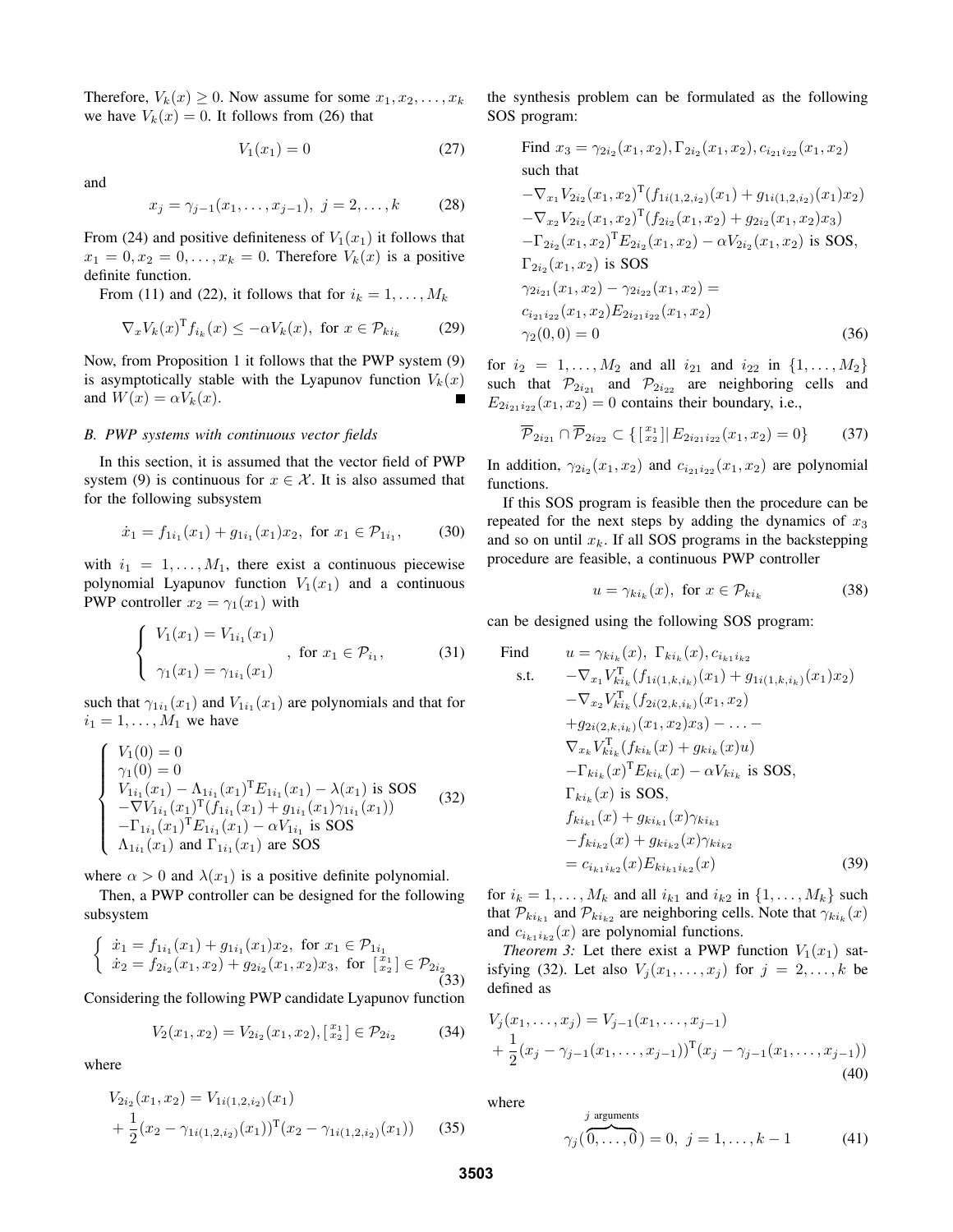

Fig. 1. Single-link flexible-joint robot

and  $\gamma_2(x_1, x_2)$  to  $\gamma_{k-1}(x_1, \ldots, x_{k-1})$  satisfy the corresponding SOS conditions. Also assume that the PWP control (38) satisfies the conditions of the SOS program (39). Then the PWP control (38) makes the trajectories of the PWP system (9) in  $X$  asymptotically converge to the origin.

*Proof:* The proof follows a similar reasoning to that of the proof of Theorem 2 using Proposition 2.

## IV. NUMERICAL EXAMPLE

*Example 1:* Consider the single-link flexible-joint robot in Fig. 1. The dynamic equations of the robot are given by [15]

$$
\dot{x}_1 = x_2 \tag{42}
$$

$$
\dot{x}_2 = -\frac{MgL}{I}\sin(x_1) - \frac{K}{I}(x_1 - x_3)
$$
\n(43)

$$
\dot{x}_3 = x_4 \tag{44}
$$

$$
\dot{x}_4 = -\frac{T_f}{J} + \frac{K}{J}(x_1 - x_3) + \frac{1}{J}u\tag{45}
$$

where  $x_1 = \theta_1$ ,  $x_2 = \dot{\theta}_1$ ,  $x_3 = \theta_2$  and  $x_4 = \dot{\theta}_2$ , u is the motor torque and  $T_f = f_2(x_4)$  denotes the motor friction which is described by [16]

$$
T_f = b_m x_4 + \text{sgn}(x_4) \left( F_{cm} + (F_{sm} - F_{cm}) \exp(-\frac{x_4^2}{c_m^2}) \right)
$$

The numerical values of the parameters are given as follows

$$
M = 0.25 \text{kg}, L = 1 \text{m}, I = 0.0833 \text{kgm}^2
$$
  
\n
$$
K = 7.47 \text{Nm/rad}, J = 0.216 \text{kgm}^2, g = 9.8 \text{m/s}^2
$$
  
\n
$$
c_m = 1.2 \text{rad/sec}, F_{cm} = 1.2 \text{Nm}, F_{sm} = 1.75 \text{Nm}
$$
  
\n
$$
b_m = 0.17 \text{Nm/rad/sec}
$$

In this example, the objective is to stabilize the nonlinear model at the origin. To build a PWP model, there are two nonlinear functions that should be approximated by PWP curves. The function  $f_1(x_1) = \sin(x_1)$  is approximated by the following function for  $x_1 \in [-\pi, \pi]$ 

$$
\hat{f}_1(x_1) = \n\begin{cases}\n0.4031x_1^2 + 1.2464x_1 - 0.0211 & -\pi \le x_1 \le -\frac{2\pi}{7} \\
0.908x_1 & -\frac{2\pi}{7} \le x_1 \le \frac{2\pi}{7} \\
-0.4031x_1^2 + 1.2464x_1 + 0.0211 & \frac{2\pi}{7} \le x_1 \le \pi\n\end{cases} \tag{48}
$$

The nonlinear function  $T_f = f_2(x_4)$  in (46) is approximated by the following PWP function for  $x_4 \in [-8, 8]$ 

$$
\hat{f}_2(x_4) = \n\begin{cases}\n-0.0057x_4^3 + 0.0873x_4^2 - 0.2472x_4 + 1.8056 & x_4 > 0 \\
-0.0057x_4^3 - 0.0873x_4^2 - 0.2472x_4 - 1.8056 & x_4 < 0 \\
\text{(50)}\n\end{cases}
$$

Next, the PWP approximation of the nonlinear model (42)- (45) can be written in the strict feedback form (9). To start the controller synthesis procedure from subsection III-B, we first consider the following system

with

$$
\mathcal{P}_{11} = \{x_1 | x_1 \in \mathbb{R}\}\tag{52}
$$

 $\dot{x}_1 = x_2$  (51)

The linear controller  $x_2 = -2x_1$  is considered in this step to make the quadratic Lyapunov function  $V_1(x_1) = \frac{1}{2}x_1^2$ decreasing with time.

In the second step, the following PWP system is considered

$$
\dot{x}_1 = x_2
$$
  
\n
$$
\dot{x}_2 = -\frac{MgL}{I}\hat{f}_1(x_1) - \frac{K}{I}(x_1 - x_3)
$$
\n(53)

with the regions defined as

$$
\mathcal{P}_{21} = \left\{ \begin{bmatrix} x_1 \\ x_2 \end{bmatrix} \middle| -\pi < x_1 < -\frac{2\pi}{7}, x_2 \in \mathbb{R} \right\} \tag{54}
$$

$$
\mathcal{P}_{22} = \left\{ \begin{bmatrix} x_1 \\ x_2 \end{bmatrix} \middle| -\frac{2\pi}{7} < x_1 < \frac{2\pi}{7}, x_2 \in \mathbb{R} \right\} \tag{55}
$$

$$
\mathcal{P}_{23} = \left\{ \begin{bmatrix} x_1 \\ x_2 \end{bmatrix} \middle| \frac{2\pi}{7} < x_1 < \pi, x_2 \in \mathbb{R} \right\} \tag{56}
$$

Considering the Lyapunov function  $V_2(x_1, x_2) = \frac{1}{2}x_1^2 + \frac{1}{2}(x_2 + 2x_1)^2$  and solving the SOS feasibility problem  $(36)$  for the PWP system  $(53)$ , the following controller is computed

$$
x_3 = \gamma_2(x_1, x_2) =
$$
\n
$$
\begin{cases}\n0.26137 + 0.85161x_1 - 0.1x_2 & \begin{bmatrix} x_1 \\ x_2 \end{bmatrix} \in \mathcal{P}_{21} \\
0.56043x_1 - 0.1x_2 & \begin{bmatrix} x_1 \\ x_2 \end{bmatrix} \in \mathcal{P}_{22} \\
-0.26137 + 0.85161x_1 - 0.1x_2 & \begin{bmatrix} x_1 \\ x_2 \end{bmatrix} \in \mathcal{P}_{23}\n\end{cases}
$$
\n(57)

For the next step, the following PWP system is considered

$$
\dot{x}_1 = x_2
$$
  
\n
$$
\dot{x}_2 = -\frac{MgL}{I}\hat{f}_1(x_1) - \frac{K}{I}(x_1 - x_3)
$$
\n(58)  
\n
$$
\dot{x}_3 = x_4
$$

with the following regions

$$
\mathcal{P}_{31} = \left\{ \begin{bmatrix} x_1 \\ x_2 \\ x_3 \end{bmatrix} \middle| -\pi < x_1 < -\frac{2\pi}{7}, x_2 \in \mathbb{R}, x_3 \in \mathbb{R} \right\} \tag{59}
$$

$$
\mathcal{P}_{32} = \left\{ \begin{bmatrix} x_1 \\ x_2 \\ x_3 \end{bmatrix} \middle| -\frac{2\pi}{7} < x_1 < \frac{2\pi}{7}, x_2 \in \mathbb{R}, x_3 \in \mathbb{R} \right\} \tag{60}
$$

$$
\mathcal{P}_{33} = \left\{ \left[ \begin{array}{c} x_1 \\ x_2 \\ x_3 \end{array} \right] \middle| \frac{2\pi}{7} < x_1 < \pi, x_2 \in \mathbb{R}, x_3 \in \mathbb{R} \right\} \tag{61}
$$